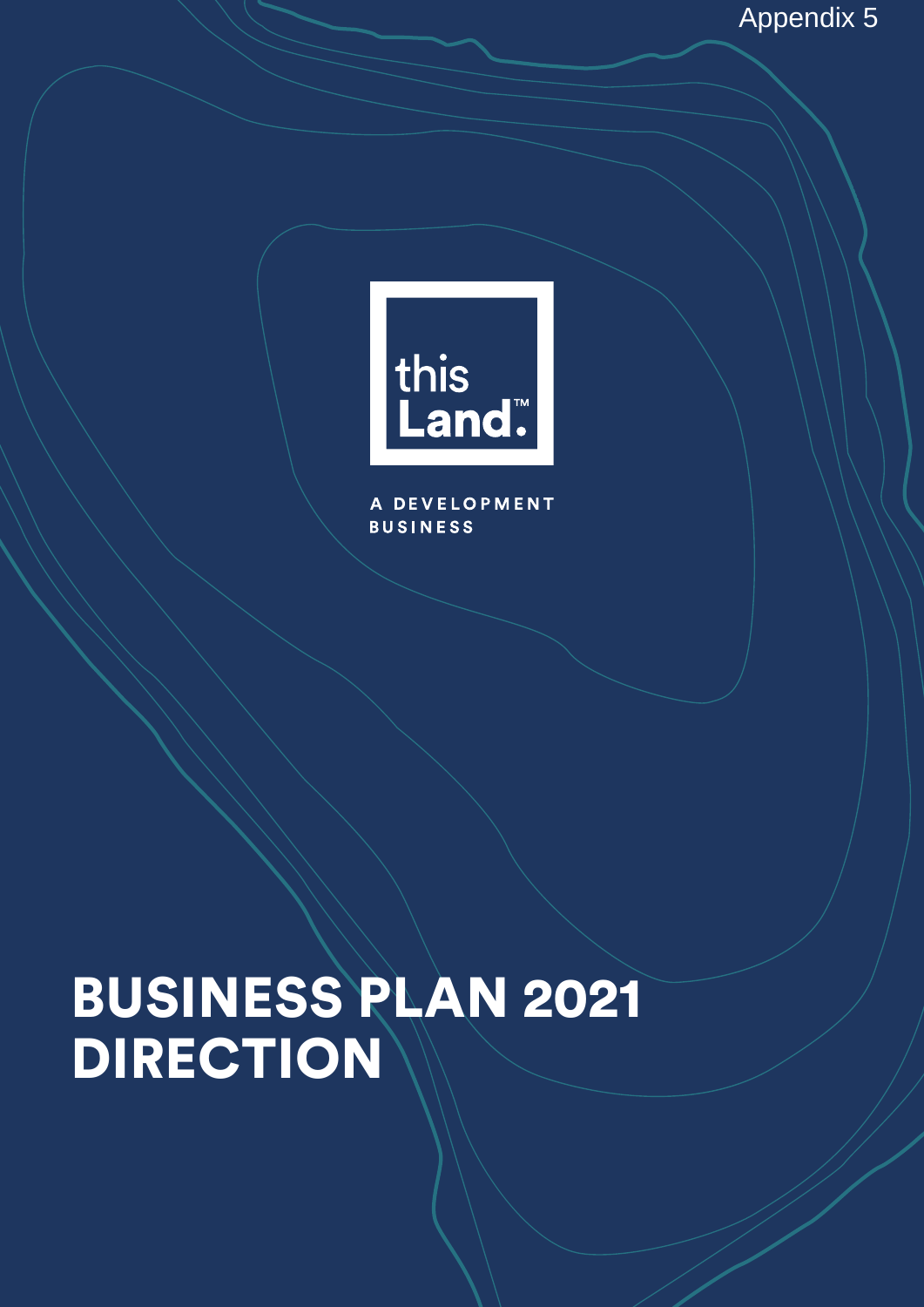# Business Plan 2021 Direction

This has been an exceptional year for This Land, a period during which the company has been able to excel both financially and in terms of achieving many of its key business objectives. This ensures the company is well on target to deliver much needed housing across Cambridgeshire, including a significant proportion of new affordable homes buttressed by a strong financial performance.

**The business plan is focused on:**

- Delivering homes for the people of Cambridgeshire, with a policy compliant affordable housing mix.
- Continuing with the basis of the 2020 Business Plan.
- Repaying all liabilities as they fall due including both interest and principal on the existing loans.
- Paying a planning overage on Burwell Phase 1 of £475,000 within 90 days of achieving full planning approval.
- Paying a planning overage on Worts Causeway of £1,500,000 within 90 days of achieving full planning approval.
- Re-investing cash generated through operations into 12 strategic land deals both inside and outside Cambridgeshire.
- Concluding the overarching consolidation of the individual loan agreements.
- Purchasing three large sites from our Shareholder, subject to their approval, funded from operations.
- Continuing with the disposal process of selling underperforming and sub-optimal sites.
- Purchasing land to generate additional income.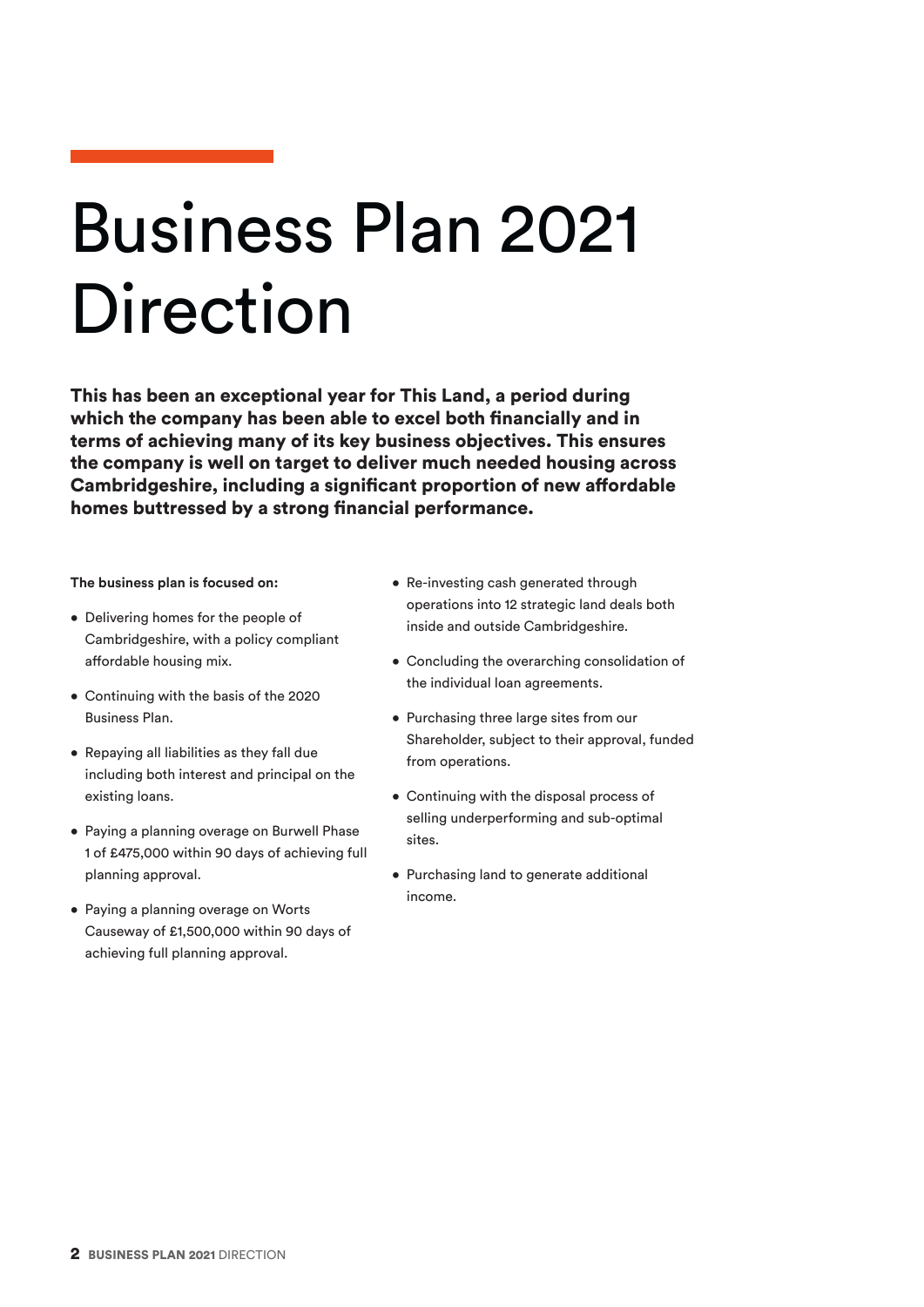In what has been a strong financial year, preliminary accounts show a Profit before Interest and Tax of £710,000. This follows a period of major investment where we have:

- Paid £8m in interest payments to our shareholder.
- Secured new land for development.
- Invested in significant numbers of new planning applications across the region.
- Met the costs of development work on new sites.

This has resulted in the company being in a strong cash position with £18m of funds available to take the company forward over the next 12 months. This is especially encouraging as the new management has also had to meet the challenge of large losses dating back to the period 2017 to December 2019.

These losses were incurred as a result of the impairment of the value of land, however, it should be noted that these impairments are non-cash items, and we remain confident that our long-term plan will be unaffected.

These historical losses can be classified as follows:

- £16.5 million incurred from Jan 2017 to Dec 2019 (3yrs trading), comprising of:
	- Writing down the land bought from CCC – Financing costs
	- Administration and set-up costs

The administrative costs are over a 3-year period and are proportionate for a company of this size and maturity.

## How has profit been achieved?

Following the appointment of James Heuerman-Williamson as CFO and David Lewis as Acting CEO, a radical overhaul of the organisation has been undertaken which has seen significant improvements to working practices.

In the early months after the appointment of the Non-Executive Directors, the Board determined that it was the fundamental objective of the Company to be able on expiry to repay capital advanced to it by our shareholder and meanwhile to pay interest on those advances in a timely fashion. This required the Company to develop a long-term plan. That plan was completed during the previous financial year and is updated regularly to ensure that the Company is on track to deliver those fundamental objectives. I am happy to report that the Board is confident that the Company is healthily on track to do just that.

In pursuit of this objective the Board took the commercial decision to dispose of a number of underperforming or non-core assets in accordance with our business plan. These disposals were made against the background of a firm housing market, largely unaffected by the Covid pandemic thus allowing the Company to maximise returns and to return funds to our shareholder more quickly than anticipated.

These assets were in Willingham, Litlington, Cottenham, Shepreth and Russell Street, Cambridge.

We have further agreed terms for the disposal of additional sites in the next 12 months at Trap Road, Wicken, Milton Road, Norwood Road, Queens Street and Hereward Hall.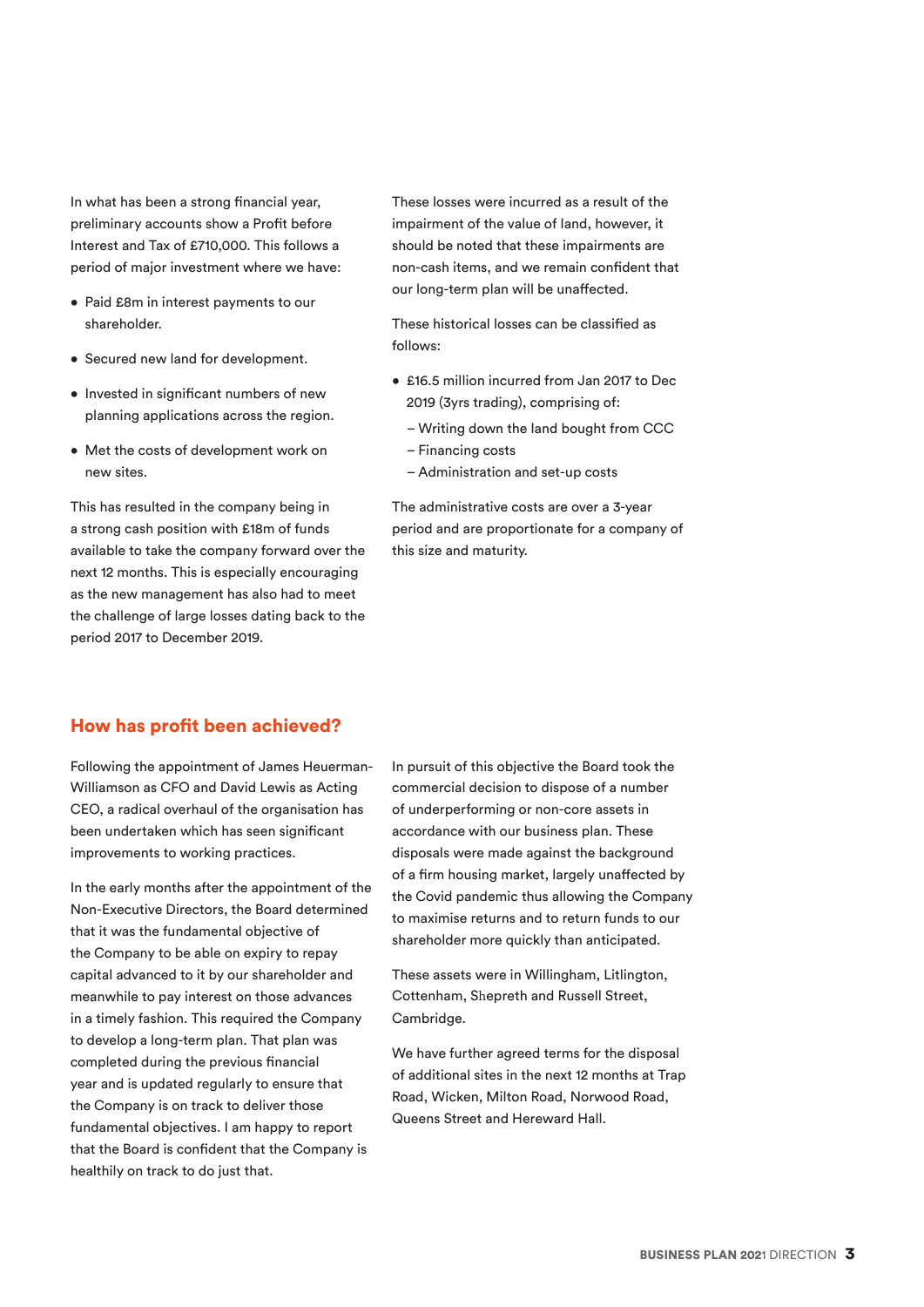#### Progress

During the last 15 months, planning applications have been submitted at Station Road, March, Hartford, Landbeach, Soham, Brampton, Worts Causeway, Wicken, Ditton Walk, Fitzwilliam Road, Norwood Road, Hereward Hall, Queens Street, Malta Road and Over.

This represents a significant amount of work in progressing these sites for development.

The vast majority of these sites have now either secured a consent or are awaiting determination.

We have also started on site at a number of schemes including phase 1 of Ditton Walk, which is nearing final fit out stage on most units. The majority of homes are either reserved or exchanged.

Archaeological work has started in Burwell in anticipation of the start of construction work in the coming months and site mobilisation has commenced in Over, in preparation for a start on site.

Construction is scheduled to start at Fitzwilliam Road, Brampton, Worts Causeway, Ditton Walk (phase 2) and Malta Road within the next year.

The number of planning applications and the start of construction on numerous projects clearly demonstrates the progress that This Land has made over the past year.

#### Master Developer sites

Our portfolio includes three large sites at Worts Causeway, Burwell and Soham. The plan is to provide infrastructure to open up these sites and then sell on in serviced parcels. We will develop the later phases of these sites ourselves.

Good progress has been made across all three sites with the first phase disposals expected to be completed over the current financial year.

#### Delivering Affordable Housing

Of the portfolio of land originally purchased from our shareholder, Cambridgeshire County Council, 36% of the properties will be delivered as affordable housing either through social renting or shared ownership, which is well in excess of the local planning policy. Our former sites at Litlington, Willingham and March are providing a total of 137 new affordable homes.

Longer term, This Land will support the delivery of several hundred affordable homes, either by ourselves or through third party developers. A key part of our strategy is to provide housing choice for all. We will also look to deliver additional affordable homes through other means including the government's new First Homes initiative.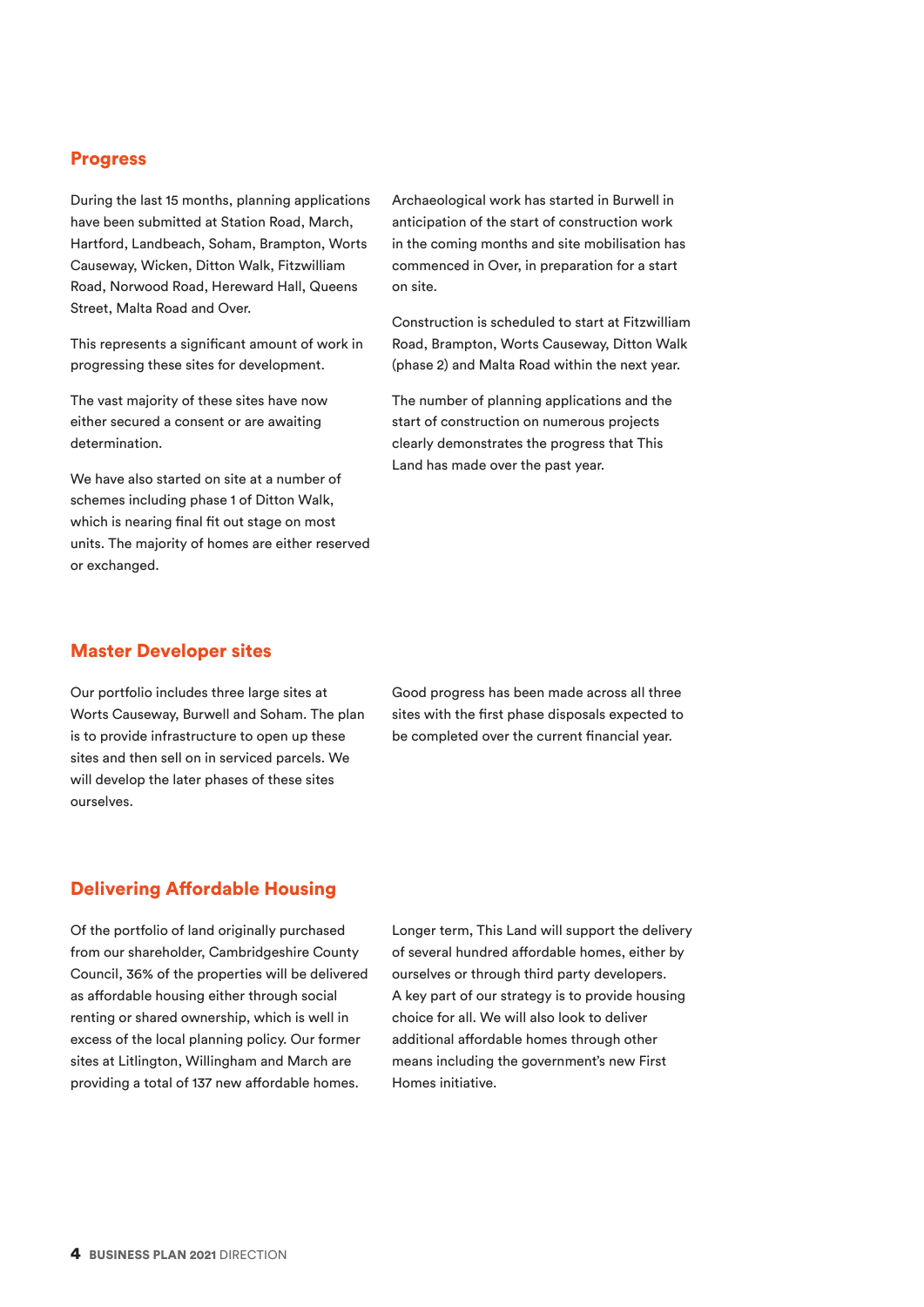# Delivering sustainability and protecting the environment

This Land is committed to delivering sustainability and has set up a new Task Group within the business to ensure that the company continues to minimise its impact on the Cambridgeshire environment.

Our homes already achieve the highest levels of sustainability in terms of energy savings, and we strive to ensure that we deliver excellence at all times by protecting local habitats, minimising climate change, and reducing our carbon footprint by building a local supply chain, ensuring resilient design and careful selection of materials.

We intend to reduce our shareholder's risk by minimising the amount of additional financial support required from CCC and maintaining a positive cash position.

This business plan will create a sustainable long-term business that can deliver significant shareholder returns through debt and interest repayment and dividend distributions.

#### **The following table represents the predicted returns to CCC over the next 9 years.**

| <b>Returns to CCC</b>                 |                |                       |                  |
|---------------------------------------|----------------|-----------------------|------------------|
| Cash Flows (£)                        | <b>Future</b>  | <b>Actual to Date</b> | <b>Total CCC</b> |
|                                       |                |                       | <b>Cashflows</b> |
| <b>CCC</b> current Loans              |                | 115,891,000           |                  |
| Overages                              | 1,975,000      | O                     | 1,975,000        |
| <b>CCC Loan Repayments</b>            | 88,012,000     | 11,300,000            | 99,312,000       |
| <b>CCC Loan Interest Payments</b>     | 37,994,388     | 17,064,741            | 55,059,129       |
| <b>Further Loan Drawdowns</b>         | ${19,450,000}$ | $\mathbf o$           | ${19,450,000}$   |
| Further Loan Repayments               | 47,329,000     | O                     | 47,329,000       |
| <b>Further Loan Interest Payments</b> | 16,279,221     | O                     | 16,279,221       |
| <b>Total Returns to CCC</b>           | 172,139,609    | 28,364,741            | 200,504,349      |



## **Indicative Cash Position**